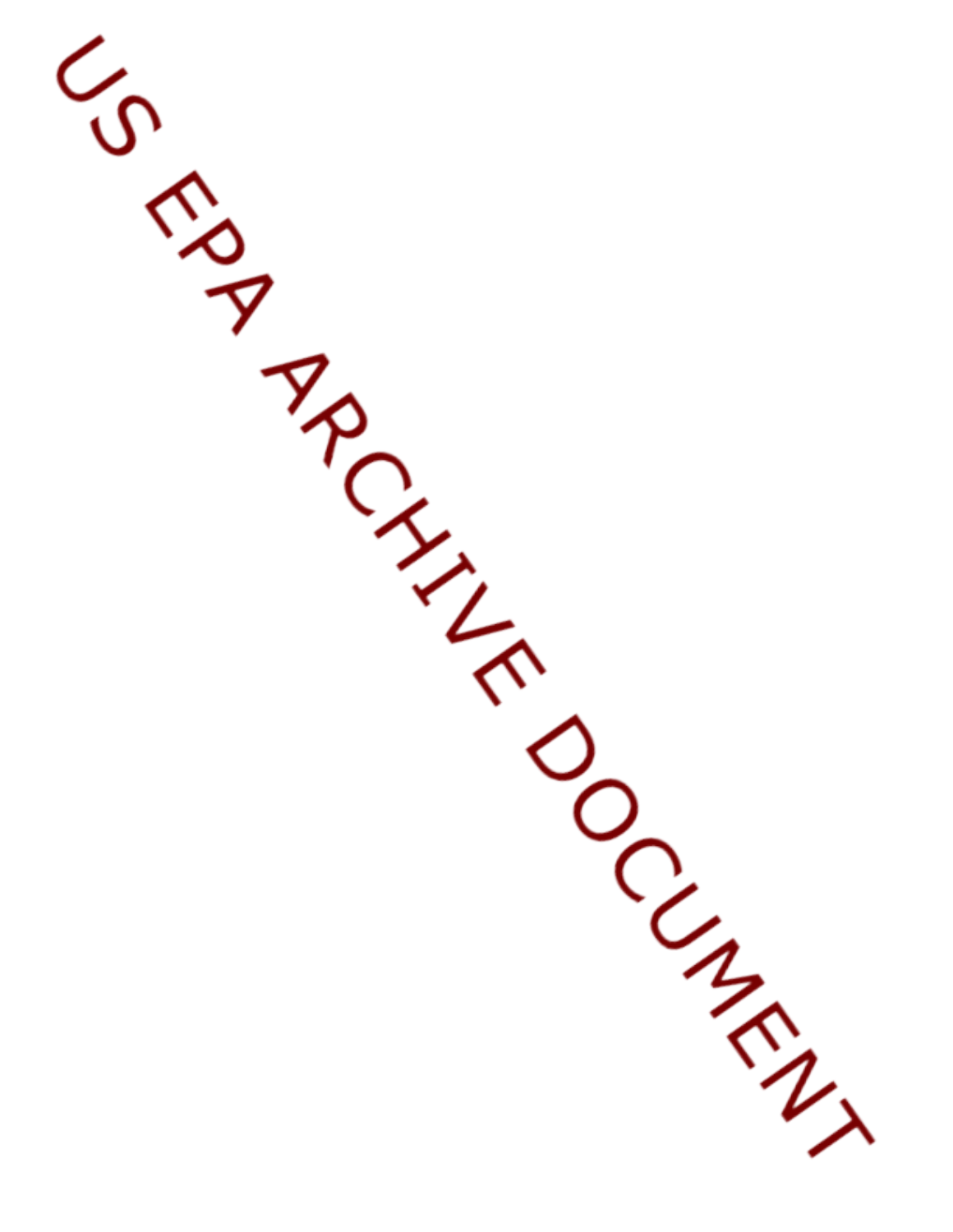| <b>AGENCY:</b>     | <b>ENVIRONMENTAL PROTECTION AGENCY (EPA)</b>                                              |
|--------------------|-------------------------------------------------------------------------------------------|
| TITLE:             | "ACTIVITIES THAT ADVANCE METHANE RECOVERY<br>AND USE AS A CLEAN ENERGY SOURCE"            |
| <b>ACTION:</b>     | <b>Request for Proposals (RFP)</b>                                                        |
| <b>RFP Number:</b> | EPA-OAR-CCD-08-01                                                                         |
| <b>CFDA:</b>       | 66.034                                                                                    |
| <b>SUMMARY:</b>    | <b>Formal Agency responses to frequently asked questions</b><br>regarding the subject RFP |
| DATE:              | February 4, 2008                                                                          |

## *1. Are private companies eligible to receive this grant?*

**No**. Only non-profit entities and governmental entities are eligible to receive this grant. Proposals submitted by for-profit companies will not be considered.

#### *2. Are multilateral organizations eligible for this grant?*

**Yes**. Multilateral organizations are eligible to receive assistance through this RFP and are encouraged to submit proposals.

#### *3. Are international governments eligible for this grant?*

**Yes**. Non-U.S. government entities are eligible to receive assistance through this RFIP and are encouraged to submit proposals. Government entities at the national, regional, local and municipal levels are all eligible.

#### *\*4. Are companies that are wholly state-owned and run entities eligible to receive funding under this grant? (answer has been modified)*

 **It depends.** If they are run as "for-profit" entities they would be considered *ineligible* under this solicitation. As example, this means entities such as PEMEX of Mexico and PetroBras of Brazil are **not** eligible

## *5. Can work be conducted in countries not listed on page two of the Request for Proposals (RFP)?*

**Yes.** On January 15, 2008 the RFP was amended to clarify that the solicitation is open to M2M partner countries that are in the process of applying to join Methane to Markets. Also, Poland was mistakenly left off the list of countries and is eligible. Mongolia has applied for M2M membership so is also eligible. The current list of eligible countries is:

• Argentina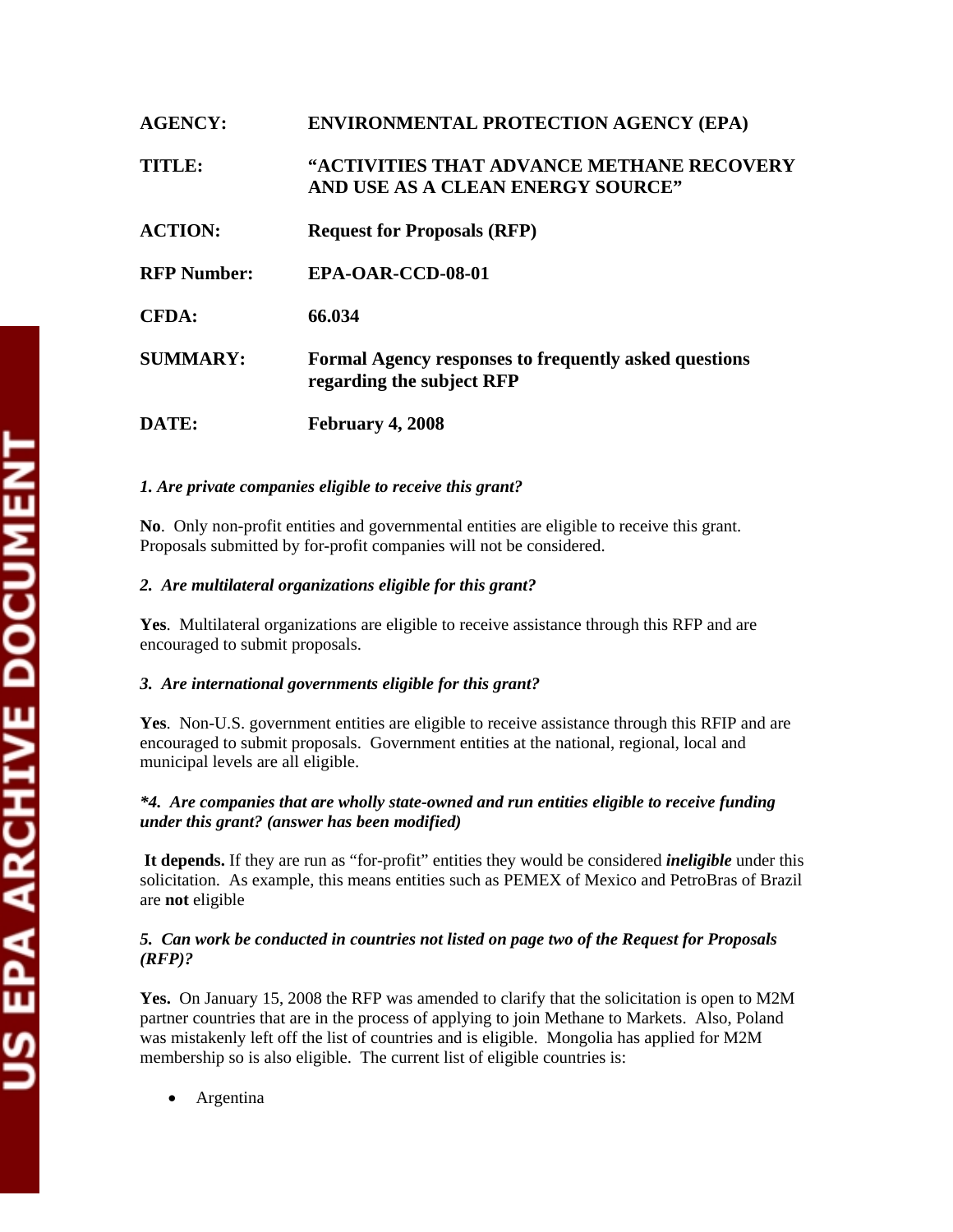- Brazil
- China
- Colombia
- Ecuador
- India
- Korea (Republic of)
- Mexico
- Mongolia
- Nigeria
- Poland
- Russia
- Ukraine
- Vietnam

For information on additional countries that might be applying to join Methane to Markets, check with Henry Ferland with the Methane to Markets Administrative Support Group at (202) 343 9330 or <u>[ferland.henry@epa.gov](mailto:ferland.henry@epa.gov)</u>.

## *6. Are Only M2M country partners eligible?*

## **Eligible entities are listed in Section III of Announcement.**

Proposals will be accepted from States, local governments, territories, Indian Tribes, and possessions of the U.S., including the District of Columbia, international organizations, public and private universities and colleges, hospitals, laboratories, other public or private non-profit institutions.

**As stated in section I, Scope of of the announcement, projects will be** EPA seeks proposals from eligible entities interested in supporting the goals of the Methane to Markets Partnership. This solicitation is specifically for activities and projects that support methane capture and use projects in Methane to Markets developing countries and countries with economies in transition (EITs).

# *7. Are activities or projects completed in the U.S. eligible for this grant?*

**No.** This grant is specifically for activities and projects that support methane capture and use projects in developing countries and countries with economies in transition (EITs). Please note however that U.S. entities undertaking activities to support methane projects in developing countries and EITs are eligible. *Projects and activities focused on promoting methane projects within the U.S. are not within the scope of this RFP and will not be considered.* 

Although this RFP does not focus on domestic methane projects EPA has very active voluntary programs to promote methane capture and use projects within the U.S. in each of the four methane sectors. For more information on these programs please visit the sites indicated below.

| <b>Sector</b> | <b>US EPA Program</b>             | Website                              |
|---------------|-----------------------------------|--------------------------------------|
| Animal Waste  | <b>AgSTAR</b> Program             | http://www.epa.gov/agstar/index.html |
| Management    |                                   |                                      |
| Oil and Gas   | Natural GasSTAR                   | http://www.epa.gov/gasstar/index.htm |
|               |                                   |                                      |
| Coal Mines    | <b>Coal Mine Methane Outreach</b> | http://www.epa.gov/cmop/index.html   |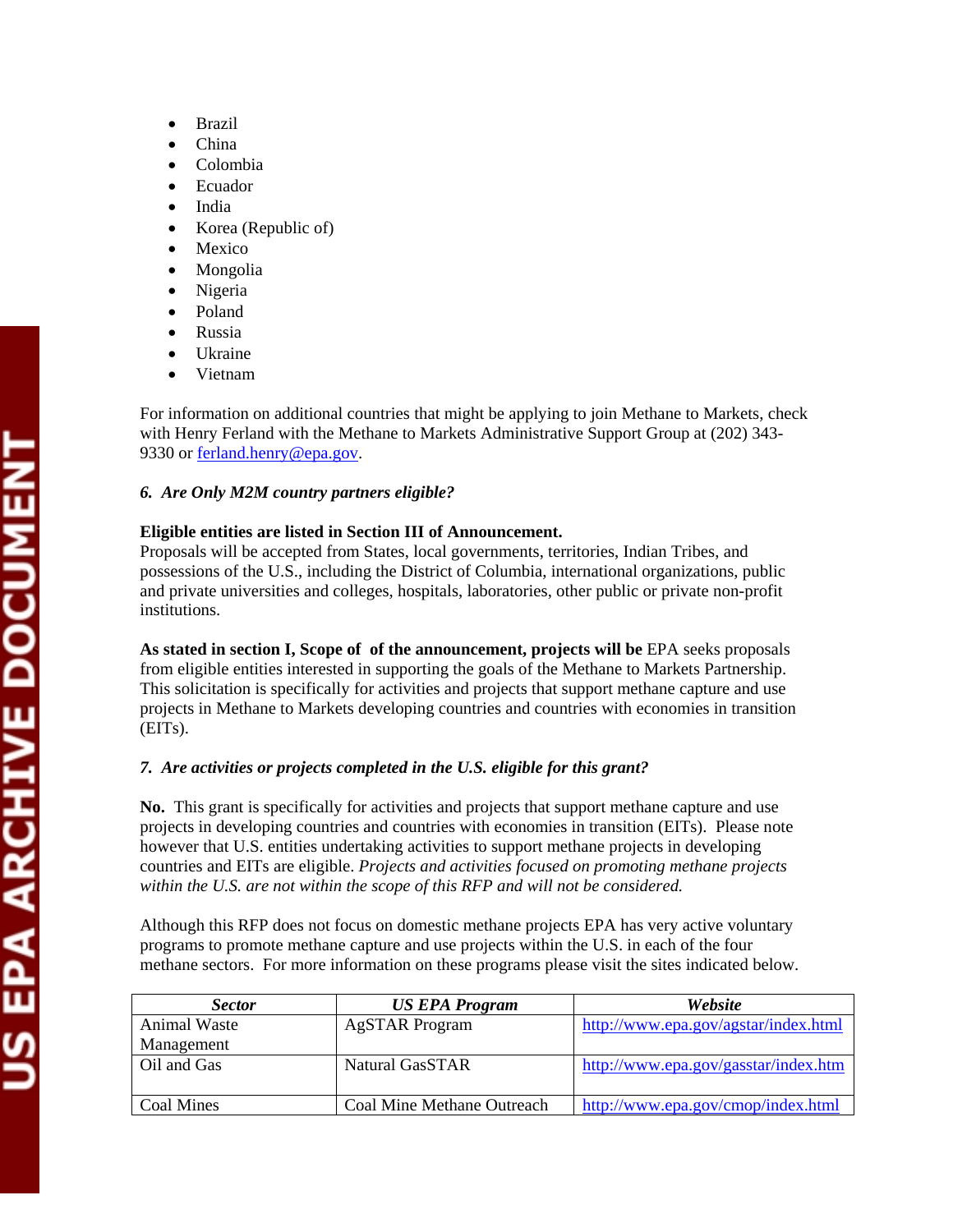|           | Program                   |                                   |
|-----------|---------------------------|-----------------------------------|
| andfills. | Landfill Methane Outreach | http://www.epa.gov/lmop/index.htm |
|           | Program                   |                                   |

## *8. Are projects to promote methane capture and use projects from sources other than the four identified in the RFP eligible for funding? For example would a project or activity that promoted to capture methane capture and use from waste water be eligible for funding?*

**No.** Projects or activities that promote methane capture and use from sources other than those identified in the RFP (animal waste management, coal mines, landfills, and oil and gas systems) are NOT eligible for funding. For example projects or activities that promote methane capture and use from waste water are outside the scope of this RFIP and will not be considered.

# *9. Can this solicitation provide funding for capacity building to support the design of Clean Development Mechanism (CDM) projects under the Kyoto Protocol?*

Since the U.S. is not a Party to the Kyoto Protocol, US government funds cannot be used for explicit implementation of the Protocol. This would include funding any CDM related elements of the project development process or contributions to the special funds set up as part of the Kyoto Protocol. The Methane to Markets Partnership, however, is intended to complement and not be a substitute for the Kyoto Protocol. EPA funds can be used for capacity building and project development support, including the identification and development of methane recovery and use opportunities. EPA recognizes the possibility that non U.S. government entities involved with projects supported through the Methane to Markets Partnership may independently pursue their inclusion in the CDM.

# *10. Can development of Environmental Impact Assessments be part of the proposal for funding?*

Please refer to the Scope of Work outlined in the announcement

# *11. How many grants will be awarded and how much money is available under this RFP?*

EPA anticipates up to up to forty awards ranging in value from approximately \$100,000 to \$700,000, subject to the availability of funds and quality of evaluated proposals.

# *12. What is the largest project budget that will be considered under this RFP?*

The awarded grants will range from \$100,000 - \$700,000 and will have a project period of 1-3 years. EPA will not consider proposals that exceed the \$700,000 limit.

# *13. Can I submit more than one proposal?*

**Yes.** You may submit as many project proposals as you wish. Please note however, that these proposals will be reviewed separately and based on their own merit, not as a part of a group of proposals.

# *14. How will the proposals be reviewed and selected?*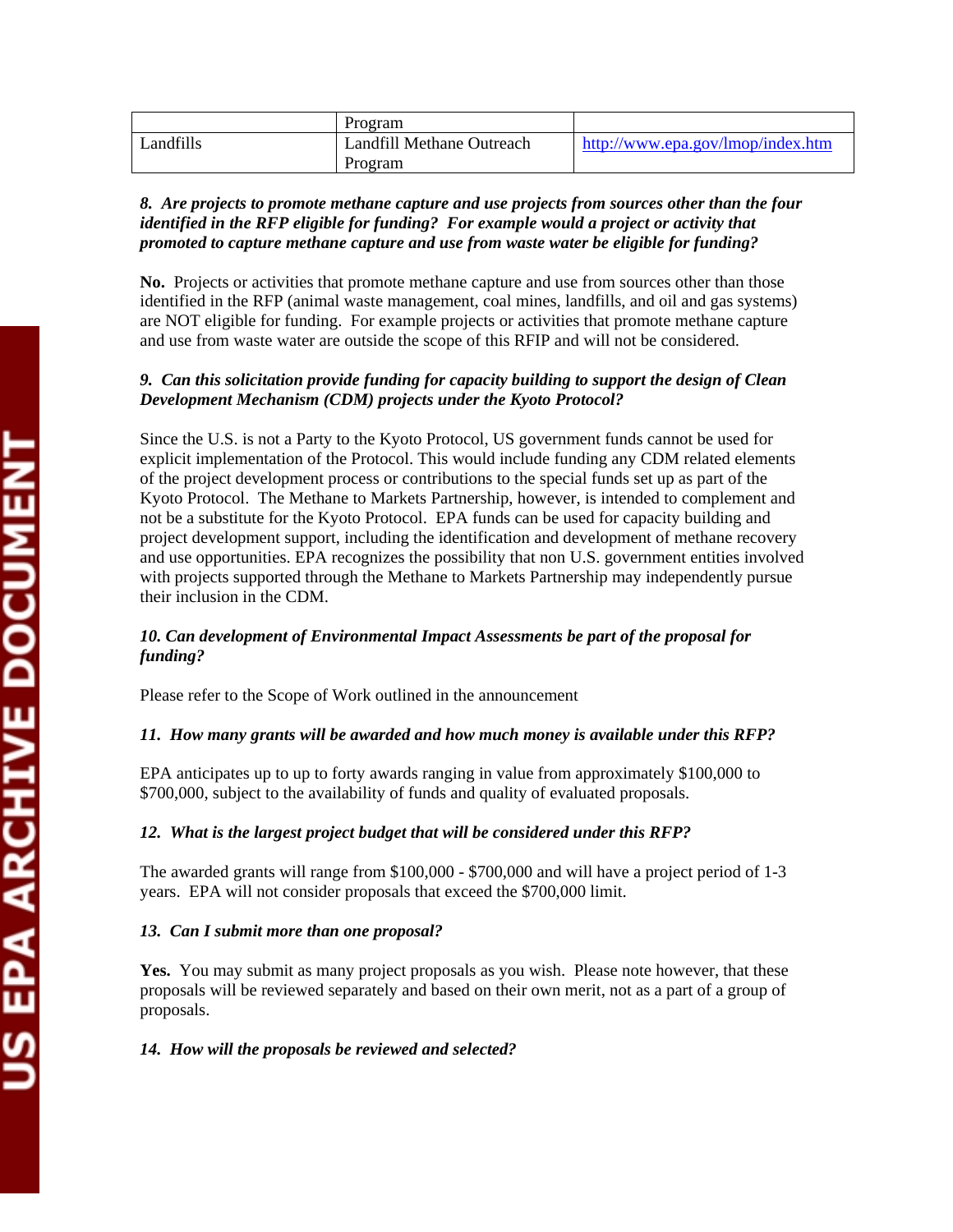EPA and will evaluate all eligible proposals using the criteria listed in the RFP and given a numerical score, with a total of 100 points possible. The criteria and possible number of points associated with each criterion are:

| <b>REVIEW CRITERIA</b>                                     | <b>MAXIMUM POINT SCORE</b> |
|------------------------------------------------------------|----------------------------|
| Project Approach                                           | 35                         |
| Environmental Results—Outcomes and Outputs                 | 20                         |
| Past Performance— Programmatic Capability and Reporting on | 20                         |
| <b>Environmental Results</b>                               |                            |
| <b>Staff Expertise/Qualifications</b>                      | 15                         |
| <b>Budget/Resources</b>                                    | 10                         |
| <b>TOTAL</b>                                               | 100                        |

Please review Section V of the RFP for more detailed information on what these criteria mean, and for more information on the review process. **Applicants should directly and explicitly address these criteria as part of their proposal submittal.**

## *15. Are matching funds required as a part of the proposal?*

**No.** Having matching funds as a part of the proposal is not a requirement for this RFP and all projects regardless of whether matching funds or in-kind resources are included will be reviewed and assessed. Please note however that *cost effectiveness* is listed as a key criteria for selection and having matching funds may improve the score of a proposal under this selection criteria.

## *16. What is the deadline for submitting a proposal?*

The closing time and date for receipt of proposals under this announcement is **February 22, 2008, by 4:00 p.m. Eastern Standard Time(EST)** for paper and email delivery applications, and **by 11:59 p.m. EST on February 22, 2008 for applications submitted through Grants.gov**. Proposals received after this time and date will not be considered.

#### *17. How competitive was the process last year?*

101 applications were submitted in response to last year's grant solicitation. Of these, approximately 25% were either fully or partially funded. A list of grantees awarded funding through last year's solicitation is available.

# *18. Where can I find form SF 424A?*

**This form and all other necessary forms for applying are available on the EPA M2M Grants page at: <www.epa.gov/methanetomarkets/pdf/app\_materials.pdf> and also on <www. grants.gov>** 

#### *19. What is the Catalog of Federal Domestic Assistance Number for this Proposal?*

It is listed on the title page of the announcement: CFDA #: 66.034

#### *20. Do all subcontractors need to be listed in a proposal?*

# **Guidance for this may be found in Section IV. E of the announcement**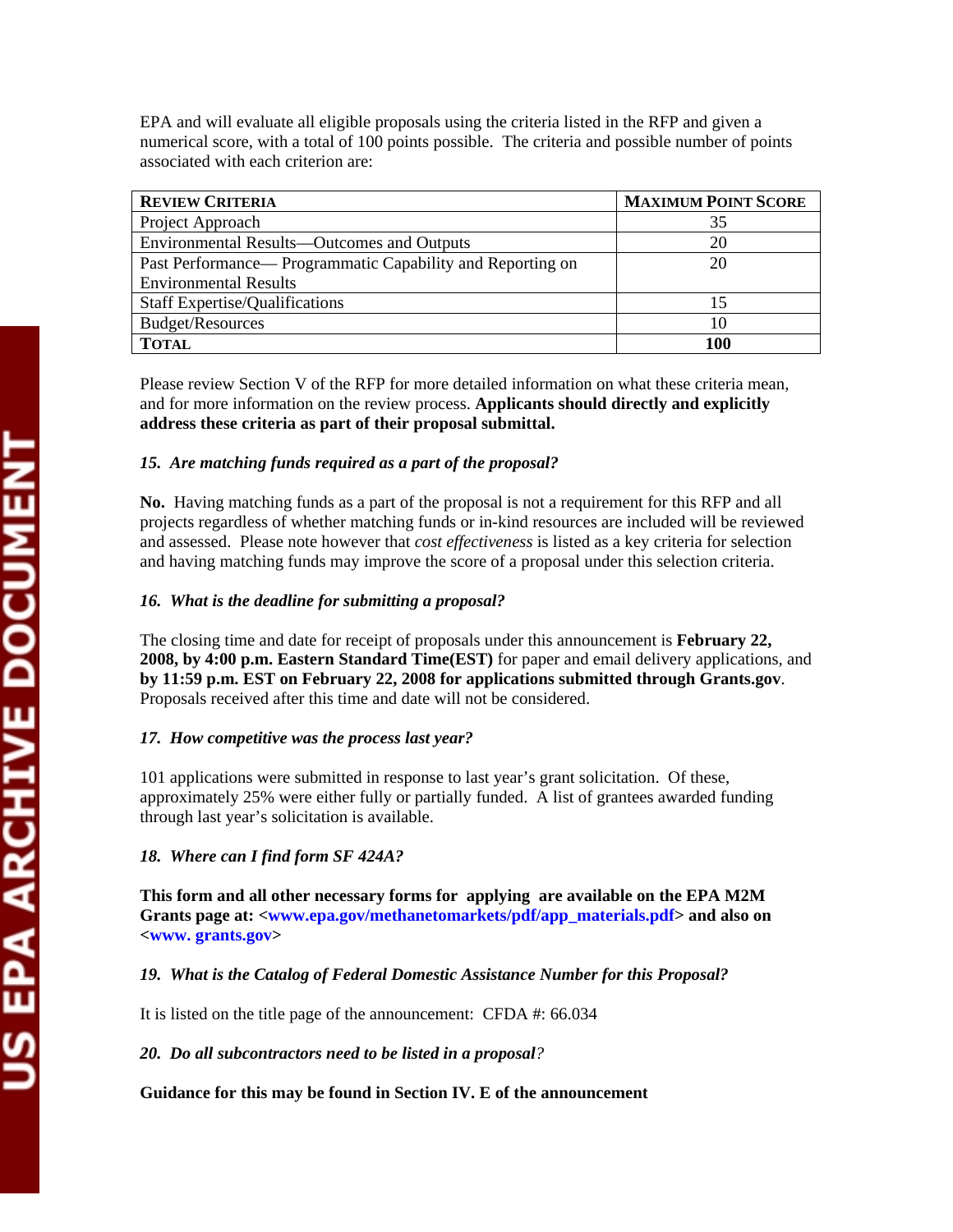Section V of the announcement describes the evaluation criteria and evaluation process that will be used by EPA to make selections under this announcement. During this evaluation, except for those criteria that relate to the applicant's own qualifications, past performance, and reporting history, the review panel will consider, if appropriate and relevant, the qualifications, expertise, and experience of:

(i) an applicant's named subawardees/subgrantees identified in the proposal/application if the applicant demonstrates in the proposal/application that if it receives an award that the subaward/subgrant will be properly awarded consistent with the applicable regulations in 40 CFR Parts 30 or 31. For example, applicants must not use subawards/subgrants to obtain commercial services or products from for profit firms or individual consultants.

(ii) an applicant's named contractor(s), including consultants, identified in the proposal/application if the applicant demonstrates in its proposal/application that the contractor(s) was selected in compliance with the competitive Procurement Standards in 40 CFR Part 30 or 40 CFR 31.36 as appropriate. For example, an applicant must demonstrate that it selected the contractor(s) competitively or that a proper non-competitive sole-source award consistent with the regulations will be made to the contractor(s), that efforts were made to provide small and disadvantaged businesses with opportunities to compete, and that some form of cost or price analysis was conducted. EPA may not accept sole source justifications for contracts for services or products that are otherwise readily available in the commercial marketplace.

EPA will not consider the qualifications, experience, and expertise of named subawardees/subgrantees and/or named contractor(s) during the proposal/application evaluation process unless the applicant complies with these requirements.

## *21. Are Employee Identification Numbers (EIN) and DUNS numbers required and how do I obtain one if I don't have one?*

An EIN number is not required of international applicants. A DUNS number is required and Section VI .C of the announcement provides guidance on obtaining one.

# *22. Can you review our ideas in a pre-proposal?*

- 1. **No**, EPA cannot provide pre-proposal review to Applicants or potential Applicants**.**
- 2. **However, we do encourage you to contact U.S. EPA sector experts to discuss your idea prior to submitting a proposal**.
	- 1. Landfills: [Brian Guzzone,](mailto:guzzone.brian@epa.gov) (guzzone.brian@epa.gov), (202) 343-9248
	- 2. Animal Waste Management: [Kurt Roos,](mailto:roos.kurt@epa.gov) (roos.kurt@epa.gov), (202) 343-9041
	- 3. Coal Mines: [Pamela Franklin](mailto:franklin.pamela@epa.gov), (franklin.pamela@epa.gov), (202) 343-9476
	- 4. Oil and Gas Systems: [Roger Fernandez](mailto:fernandez.roger@epa.gov), (fernandez.roger@epa.gov), (202) 343-9386
	- 5. Overarching Methane to Markets Projects: [Erin Birgfeld,](mailto:birgfeld.erin@epa.gov) (birgfeld.erin@epa.gov), Administrative Support Group, (202) 343-9079